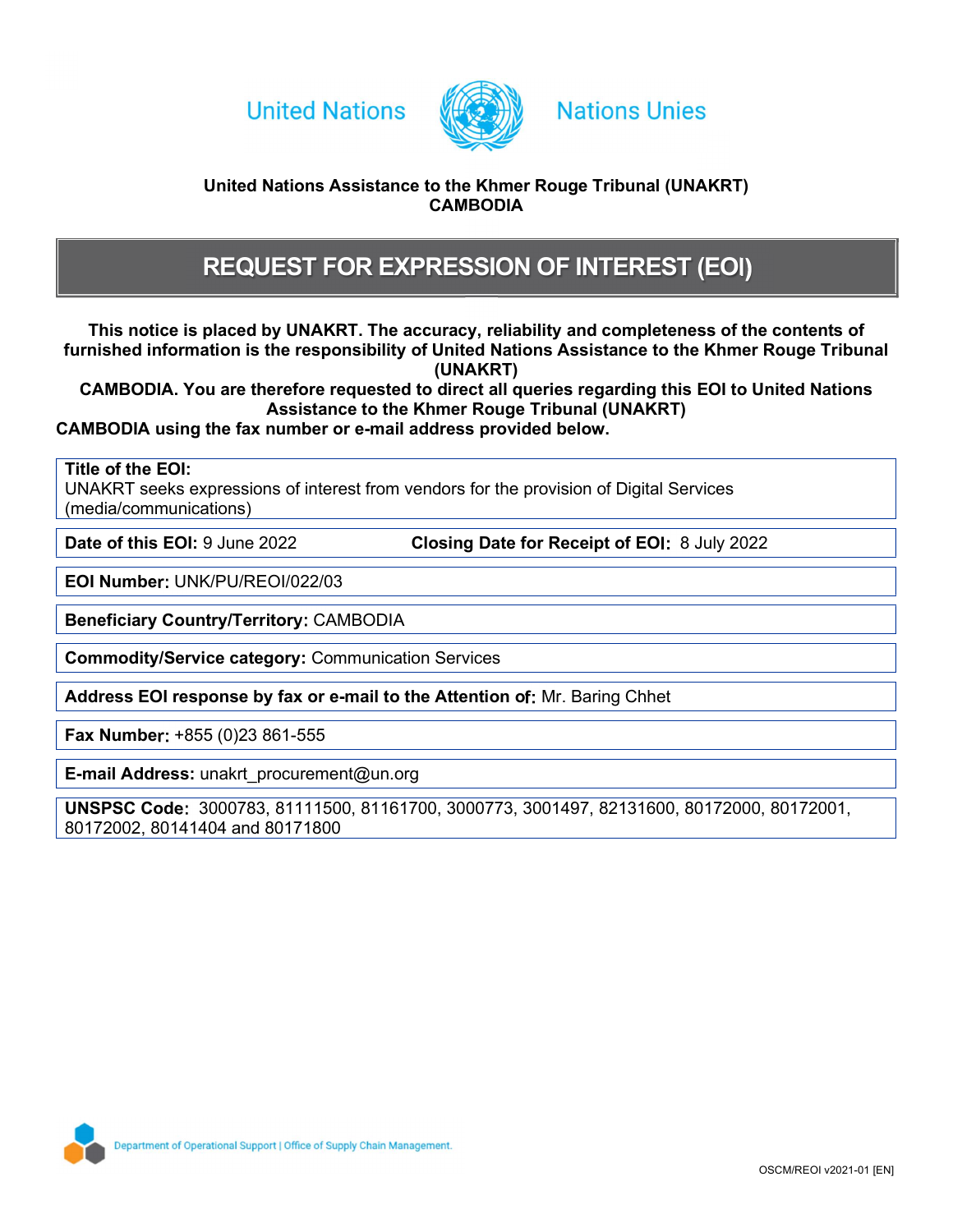## DESCRIPTION OF REQUIREMENTS

1. Brief Scope of Services:

UNAKRT seeks Expressions of Interest from vendors for the provision of Digital Services (media/communications)

2. Background:

The United Nations Assistance to the Khmer Rouge Trials (UNAKRT) provides technical assistance to the Extraordinary Chambers in the Courts of Cambodia (ECCC). The ECCC is a Cambodian judicial institution mandated to bring to trial senior leaders of Democratic Kampuchea and those who were most responsible for the crimes committed by the Khmer Rouge regime during the period from 17 April 1975 to 6 January 1979.

The Addendum to the Agreement between the United Nations and the Royal Government of Cambodia vests the ECCC with residual functions which shall commence upon the completion of judicial activities, projected for the end of 2022. As part of its residual mandate, the ECCC is required to disseminate information to the public regarding the Extraordinary Chambers.

The present EOI is issued to identify suitably qualified vendors with expertise and demonstrated experience in providing digital media/communications-type services within the Cambodian market. It is expected that the successful vendor will be able to provide media, communications, marketing and technological know-how (see part 3, below) to improve the ECCC's engagement with stakeholders (including victims of the Khmer Rouge regime, Cambodian youth, and the general public both in Cambodia and abroad), disseminate information effectively, and communicate the ECCC's legacy.

For more information about UNAKRT: www.unakrt-online.org For more information about the ECCC: www.eccc.gov.kh

3. Services:

Vendors will be assessed against (1) their ability and (2) demonstrated experience in delivering the following services:

(a) Advisory/consultancy services for communications strategies and the design and dissemination of digital content (text, videos, interactives and social media).

Purpose: To help reach target audiences such as victims of the Khmer Rouge regime, youth, academia, and the general public in an understandably and educational way.

(b) Website/app production and graphic design, including imagery and iconography.

Purpose: To develop bespoke and sustainable information hubs for the ECCC which incorporate modern and effective UX/UI principles

(c) Development of interactive online content, such as multimedia packages, maps (e.g. Google Maps API), timelines, lists, photo boards etc.

Purpose: To engage stakeholders interactively

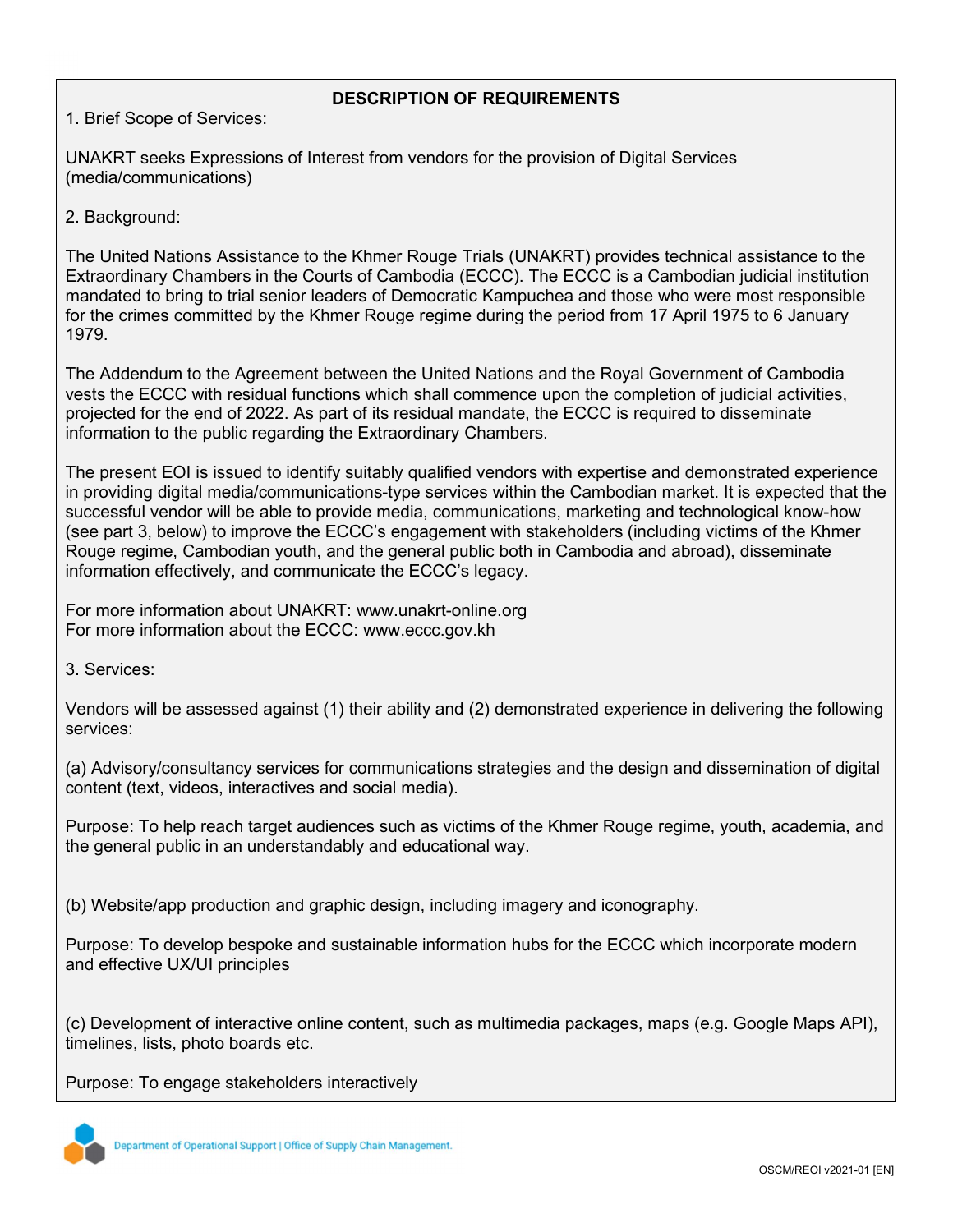(d) Production of videos, including informative Tik-Tok style content and with Cambodian influencer casting.

Purpose: To inform stakeholders in a digestible and interesting way, especially Cambodian youth

(e) Ability to leverage immersive technologies such as virtual reality and augmented reality.

Purpose: To enhance stakeholder understanding and to leave a lasting impact

(f) Illustration services for print and digital media (e.g. books, reports, pamphlets, signs, billboards, digital displays etc).

Purpose: To disseminate information using "traditional" media and methods

(g) Design and curation of exhibition spaces including interactive stakeholder-appropriate digital displays.

Purpose: To bring history and information "offline" and into the "physical realm"

(h) Design and development of interactive tools such as games.

Purpose: To combine fun and learning, especially for the benefit of youths

(i) Copywriting services, including creative copywriting and editorial, especially in Khmer.

Purpose: To break down complex messages and deliver them to stakeholders in relatable and comprehensible ways

(j) Delivery of above services (a)-(i) in Khmer, English and French.

Purpose: To deliver information, messages and experiences across the three official languages of the Extraordinary Chambers

(k) Substantial staff presence inside Cambodia.

Purpose: To engage with and understand target audiences and the needs of the ECCC

(l) At least 12 years of demonstrated industry experience providing the above services or some combination thereof.

Purpose: To ensure quality

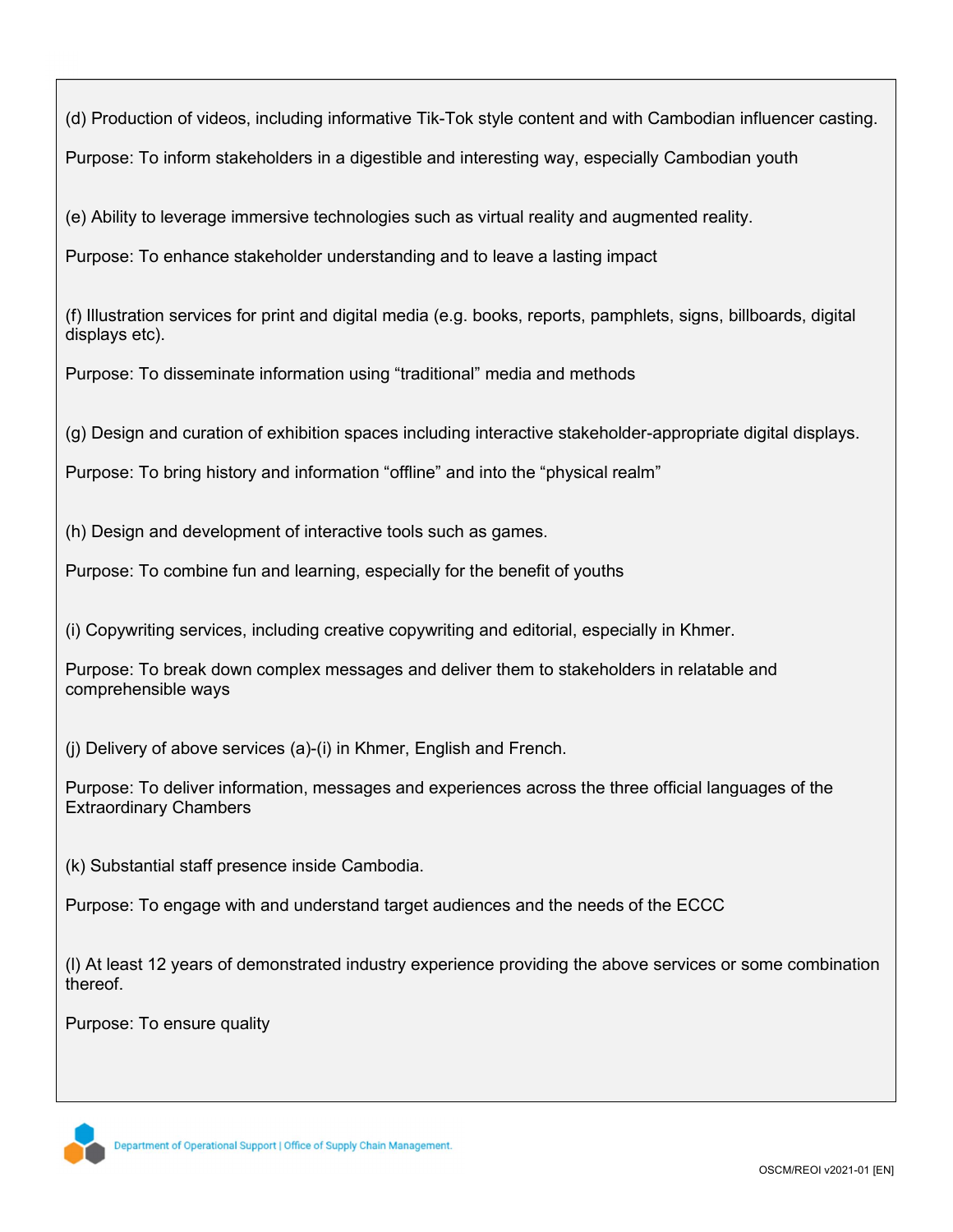4. Further information:

UNAKRT anticipates awarding the contract to the successful vendor in November 2022.

All vendors who respond to this REOI and wish to submit proposals are required to accept the United Nations General Conditions of Contract for the Provision of Services. These can be found at: https://www.un.org/Depts/ptd/about-us/conditions-contract

5. Important notice:

When replying to this EOI, please send email to the attention of UNAKRT/UNESCAP Procurement Officer, Referencing REOI/UNAKRT/2022/03, email: unakrt\_procurement@un.org.

Please state the name of your company, your vendor registration number (if already registered with UNAKRT), and if not your full contact details. This EOI does not constitute a solicitation; and UNAKRT reserves the right to change or cancel the requirement at any time.

## SPECIFIC REQUIREMENTS / INFORMATION (IF ANY)

Vendors will be assessed against (1) their ability and (2) demonstrated experience in delivering the abovementioned services. In this regard, vendors are encouraged to showcase during the formal solicitation process their previous experiences rendering such services.

Responding to this request

1. Interested vendors must complete the Vendor Response Form and return it to the attention of UNAKRT Procurement Assistant, no later than 8 July 2022.

2. Vendor Response Forms must be completed in full. The UN reserves the right to reject Expressions of Interest documents that are incomplete, or are received after the stated deadline.

### NOTE

Information on tendering for the UN Procurement System is available free of charge at the following address: https://www.ungm.org/Public/Notice

Only the United Nations Global Marketplace (UNGM) has been authorised to collect a nominal fee from vendors that wish to receive automatically Procurement Notices or Requests for Expression Of Interest. Vendors interested in this Tender Alert Service are invited to subscribe on http://www.ungm.org

Vendors interested in participating in the planned solicitation process should submit the Vendor Response Form of this EOI electronically (through the link available on the next page) before the closing date set forth above.

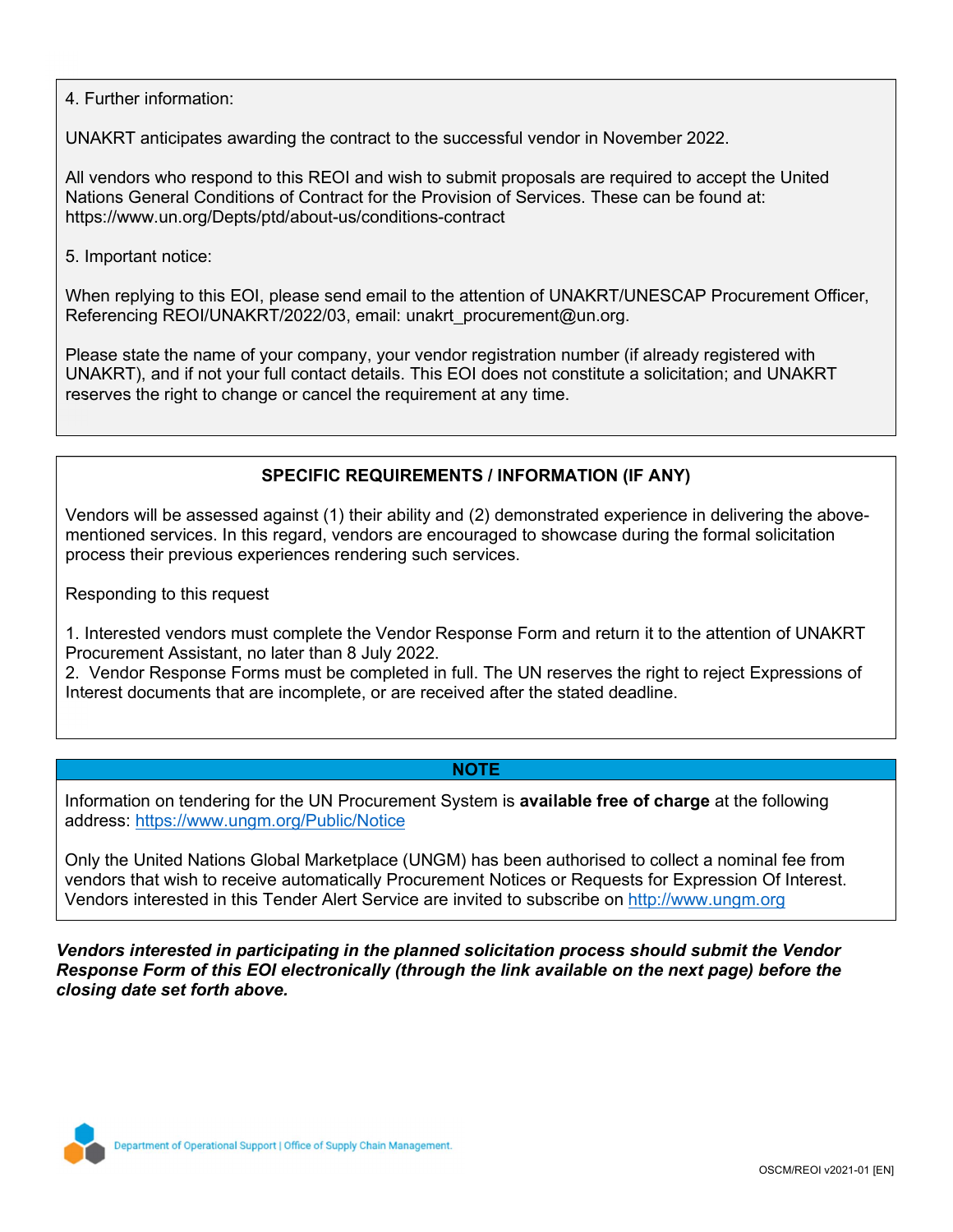# VENDOR RESPONSE

### **NOTICE**

- Companies can only participate in solicitations of the UN Secretariat after completing their registration (free of charge) at the United Nations Global Marketplace (www.ungm.org).
- As you express interest in the planned solicitation by submitting this response form, please verify that your company is registered under its full legal name on the United Nations Global Marketplace (www.ungm.org) and that your application has been submitted to the UN Secretariat.
- While companies can participate in solicitations after completion of registration at Basic Level, we strongly recommend all companies to register at least at Level 1 under the United Nations Secretariat prior to participating in any solicitations.

PLEASE NOTE: You should express your interest to this EOI electronically at:  $\alpha$  Chhet (Email: unakrt\_procurement@un.org)

In case you have difficulties submitting your interest electronically, please contact unakrt\_procurement@un.org directly for instructions.

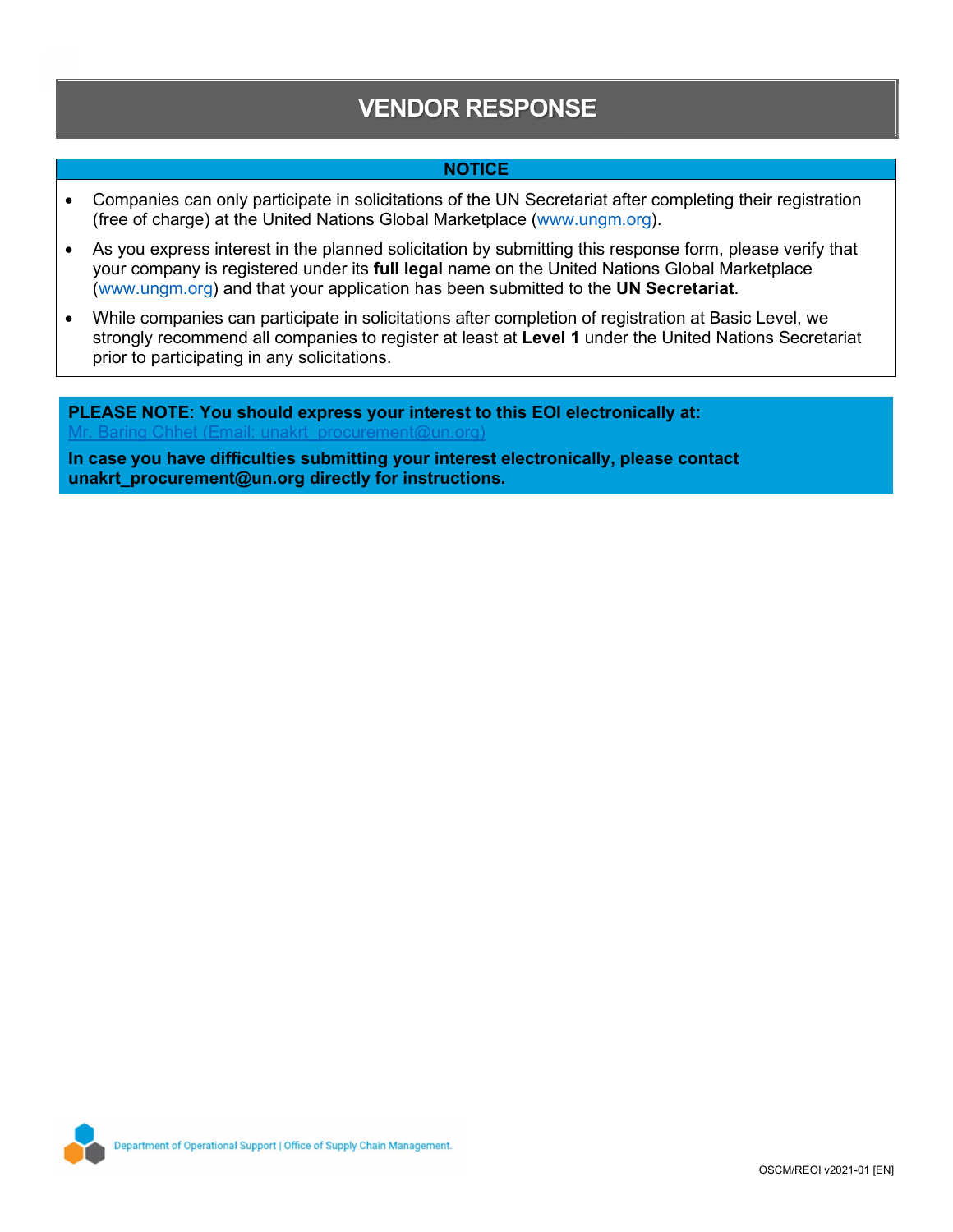### EOI INSTRUCTIONS

### 1) Registering as a Vendor with the United Nations

Vendors interested in fulfilling the requirement described above must be registered at the UN Global Marketplace (www.ungm.org) with the UN Secretariat in order to be eligible to participate in any solicitation. Information on the registration process can be found at https://www.un.org/Depts/ptd/vendors.

#### Prerequisites for Eligibility

In order to be eligible for UN registration, you must declare that:

- A. Your company (as well as any parent, subsidiary or affiliate companies) is not listed in, or associated with a company or individual listed in:
	- I. the Compendium of United Nations Security Council Sanctions Lists (https://www.un.org/sc/suborg/en/sanctions/un-sc-consolidated-list), or
	- II. the IIC Oil for Food List website or, if listed on either, this has been disclosed to the United Nations Procurement Division in writing.
- B. Your company (as well as any parent, subsidiary or affiliate companies) is not currently removed or suspended by the United Nations or any other UN organisation (including the World Bank);
- C. Your company (as well as any parent, subsidiary of affiliate companies) is not under formal investigation, nor have been sanctioned within the preceding three (3) years, by any national authority of a United Nations Member State for engaging or having engaged in proscribed practices, including but not limited to: corruption, fraud, coercion, collusion, obstruction, or any other unethical practice;
- D. Your company has not declared bankruptcy, are not involved in bankruptcy or receivership proceedings, and there is no judgment or pending legal action against your company that could impair your company's operations in the foreseeable future;
- E. Your company does not employ, or anticipate employing, any person(s) who is, or has been a UN staff member within the last year, if said UN staff member has or had prior professional dealings with the Vendor in his/her capacity as UN staff member within the last three years of service with the UN (in accordance with UN post-employment restrictions published in ST/SGB/2006/15).
- F. Your company undertakes not to engage in proscribed practices (including but not limited to: corruption, fraud, coercion, collusion, obstruction, or any other unethical practice), with the UN or any other party, and to conduct business in a manner that averts any financial, operational, reputational or other undue risk to the UN.

For Registered Vendors: Vendors already registered at the UN Global Marketplace with the UN Secretariat must ensure that the information and documentation (e.g. financial statements, address, contact name, etc.) provided in connection with their registration are up to date in UNGM. Please verify and ensure that your company is registered under its full legal name.

For Vendors Interested in Registration: Vendors not yet registered should apply for registration on the United Nations Global Marketplace (http://www.ungm.org); information on the registration process can be found at https://www.un.org/Depts/ptd/vendors. Vendors must complete the registration process prior to the closing date of the REOI. Vendors who have not completed the UNGM registration process with the UN Secretariat before the closing date of the REOI are not considered eligible to participate in solicitations of the UN Secretariat. We strongly recommend all companies to register at least at Level 1 under the UN Secretariat prior to participating in any solicitations.

IMPORTANT NOTICE: Any false, incomplete or defective vendor registration may result in the rejection of the application or cancellation of an already existing registration.

### 2) EOI Process

Vendors interested in participating in the planned solicitation process should forward their expression of interest (EOI) to United Nations Assistance to the Khmer Rouge Tribunal (UNAKRT) CAMBODIA (UNAKRT) by the closing date set forth in this EOI. Due to the high volume of communications UNAKRT is not in a position to issue confirmation of receipt of EOIs.

Please note that no further details of the planned solicitation can be made available to the vendors prior to issuance of the solicitation documents.

This EOI is issued subject to the conditions contained in the EOI introductory page available at https://www.un.org/Depts/ptd/eoi.